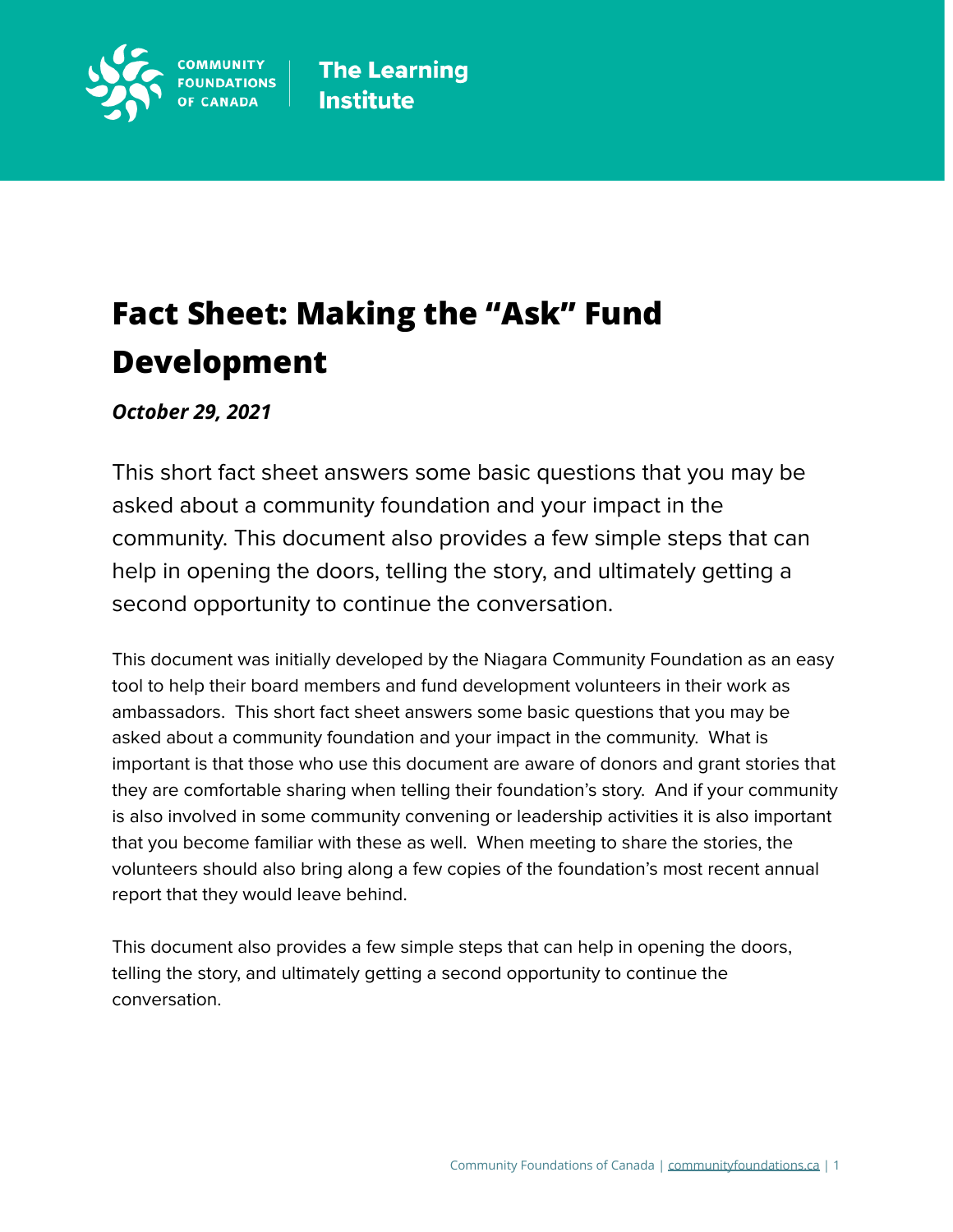

## **COMMUNITY FOUNDATION 101**

### **Who are we and what do we do?**

The \_\_\_\_\_\_\_\_\_\_\_\_\_\_\_\_ Community Foundation is an organization that works with donors who want to build endowment funds to benefit the community and charities important to them, either during their lifetime or through their estate. We are also involved in convening and leadership activities all of which help to build and strengthen our community.

### **What's an endowment?**

Donors make a gift to create a fund that is held in perpetuity with a portion of the annual interest and dividend income allocated to charitable causes. Donors can have as much or as little involvement with selection of the fund's beneficiary by selecting different types of funds (advised, designated, local community, field of interest, unrestricted).

### **Do you have non-endowed funds?**

Our foundation also has term endowments, where both the capital and interest are paid out over a period of time. Under certain circumstances we can create flow-through funds where, all of capital, less an administration fee, is distributed. Our administration fee on average is \_\_\_%

### **What have we accomplished and where are we heading?**

- Awarded more than \$\_\_\_\_ million in grants to charities in the following sectors: education, health, environment, recreation, social services, animal welfare, arts and heritage
- Raised \$\_\_\_\_\_ million in endowment funds since launch in \_\_\_\_\_\_\_
- Supported more than \_\_\_\_\_\_\_ organizations, most of which are located in our region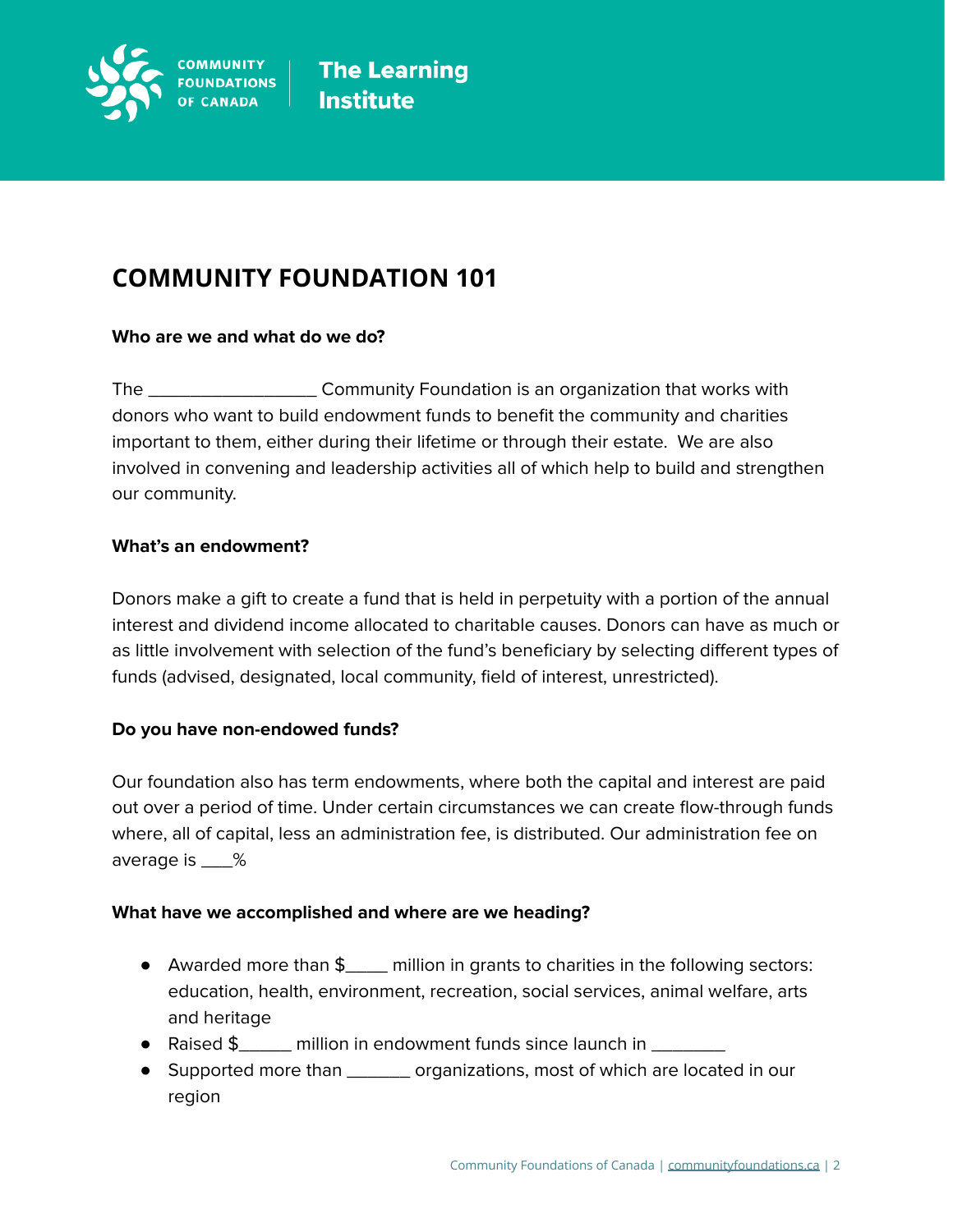

- Convened (name event and why your foundation is involved)
- Publish Vital Signs, a report that leverages local knowledge to measure the vitality of our community and supports action towards improving our collective quality of life.

### **How do we fund our operations?**

We draw an administration fee from the earnings on our endowment funds. We also have donors who make gifts to support our operations and annually we do (a special event) where we celebrate our work and raise operating funds.

### **OPENING THE DOOR TO SHARE YOUR FOUNDATION'S STORY**

### **Who needs to hear our story?**

- Your accountant, lawyer, financial planner, life insurance agent
- Friends and associates with whom you have a relationship, are involved with local charities and especially those without children, have financially independent adult children, have recently sold their business or whose business is having a significant anniversary
- Staff will provide list of names with whom foundation has 'touched' in some way since our launch – there may be someone you already know
- Let staff know prior to first contact so that they can let you know if there is any previous and/or current relationship with the foundation

### **How do you open the first door?**

Once you've identified a prospect and consulted with staff on their background, call them and say: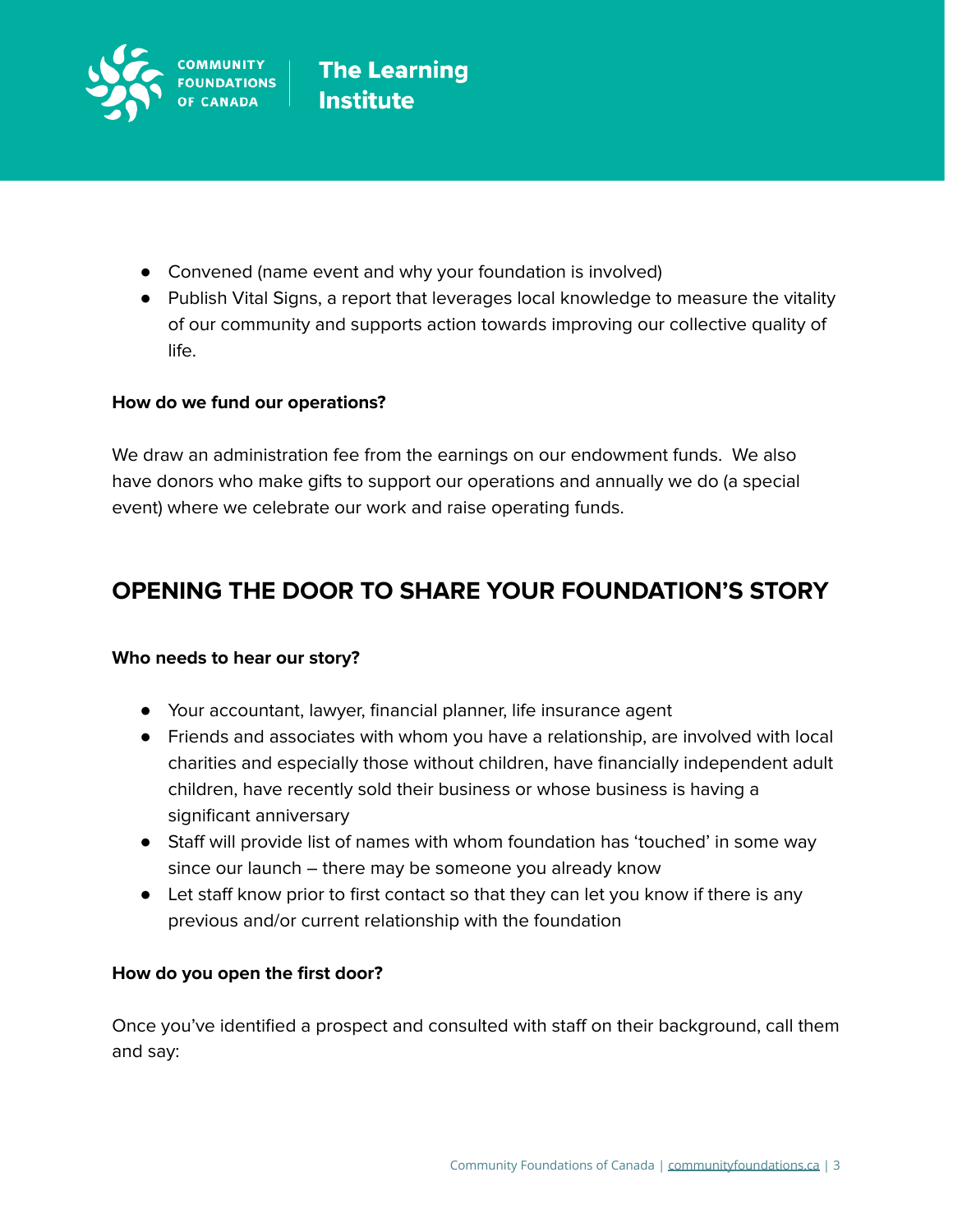

I'd like to get together with you to let you know about a group that I'm volunteering with called the \_\_\_\_\_\_\_\_\_\_\_\_\_\_\_\_\_\_\_\_ Community Foundation. While it's been around since \_\_\_\_\_\_\_\_ and we're finding that people, who should know about us, don't.

I'm not calling to ask for a donation but to ask for your time to learn about this remarkable organization and how we have worked with people and organizations to strengthen our community both now and long into the future. (listen to their response and then ask)

When can we get together?"

Volunteers may want to invite a staff member to join them. This text is just a suggestion. Use words that you are comfortable with.

**What is important is that those who use this document are aware of donors and grant stories that they are comfortable sharing when telling their foundation's story. And if your community is also involved in some community convening or leadership activities it is also important that you become familiar with these as well.**

### **What happens at the first meeting?**

Tell the foundation story from your perspective. Come prepared with some stories about your favourite grants, any of your foundation's community convening or leadership work as well as a few donor stories that have inspired you. Tell them why you said yes to be a board member or volunteer. What is it about the foundation that impresses you? It's also an opportunity to learn more about what they are interested in. With this in mind during the get together ask the following:

What is it in (our community) that you are most passionate about? What are you doing to fulfill that passion?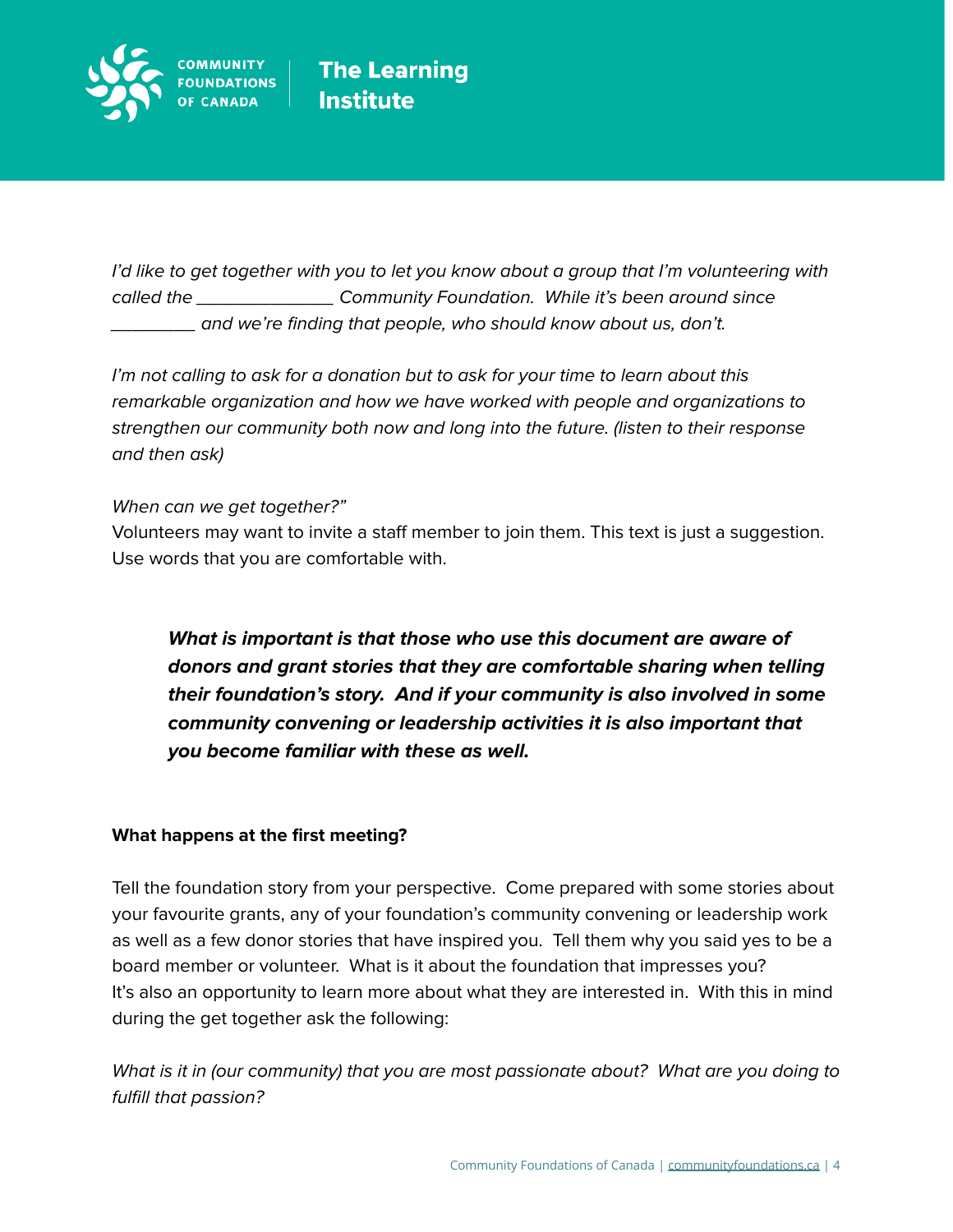

Listen to what they're saying and see if there is a fit with the foundation.

### **How do you open the door to the possibility of a second meeting?**

Prior to ending the get together find an opportunity to ask the following:

Have you thought about how to continue supporting \_\_\_\_\_\_\_\_\_\_\_\_ during your lifetime or through your estate?

You don't need to ask anything else as this question is really to get them thinking about the notion of making a charitable bequest.

As the meeting wraps up, ask the following of them:

Thanks for taking the time today to learn more about the foundation. However, I want to ask you to do 3 things for us:

- 1. Consider working with the foundation to find a way to continue to support \_\_\_\_\_\_ in perpetuity
- 2. Permit us to include you on our mailing list (if not already on it)
- 3. Take an extra copy of our annual report, tell someone this week about the foundation and give them a copy of the report

### **How do you open the door to a second meeting?**

A week or so after the meeting, a follow-up call should be made by the volunteer or staff and the following questions will be asked:

Thanks for getting together last week to learn more about the Community Foundation. What did you think? [listen]